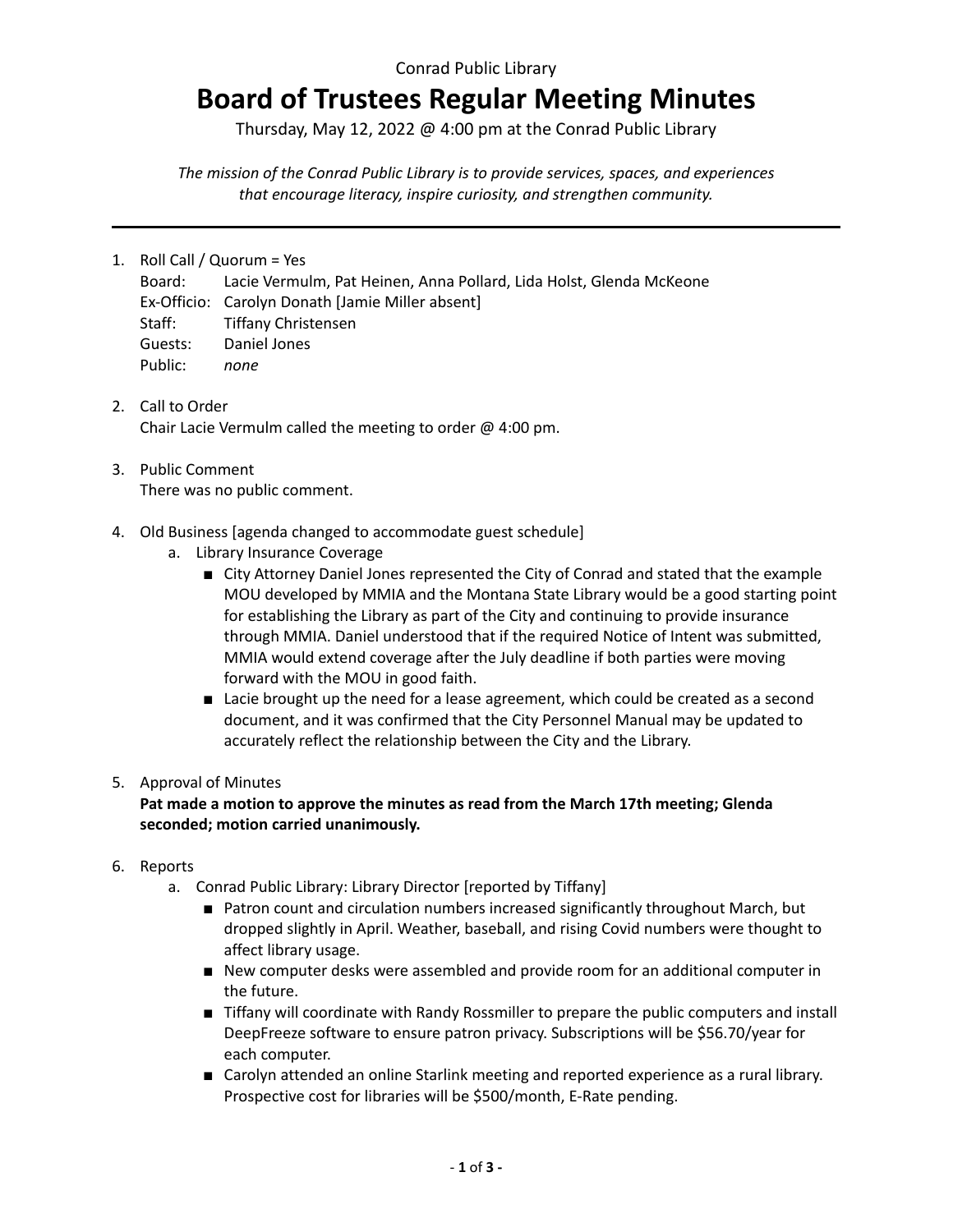### Conrad Public Library

## **Board of Trustees Regular Meeting Minutes**

Thursday, May 12, 2022 @ 4:00 pm at the Conrad Public Library

*The mission of the Conrad Public Library is to provide services, spaces, and experiences that encourage literacy, inspire curiosity, and strengthen community.*

- Travis from Bain's Plumbing examined the back bathroom and stated that odor issues were easily fixable. The addition of a utility sink in the back hallway is possible - pending estimate.
- Meadowlark has begun sending a class of students over and the High School Child Development class has attended Story Hour and visited for additional projects.
- Liz is preparing a Summer Reading schedule and prizes; she is attempting to contact Utterback School to coordinate Accelerated Reader tests during the summer.
- Tiffany spoke at the Chamber of Commerce Luncheon on May 12, 2022 about the Library and the upcoming levy; she received all positive feedback.
- b. Conrad Public Library: Accounting/Budget
	- Finance Officer Hilary was able to provide the reports for February, March, and April. 56% of the Fiscal Year's budget has been spent through April 2022.
- c. Friends of the Conrad Public Library
	- Tiffany reported that Anna organized the first official Friends event, a Paint & Sip night on May 9th. 26 people attended and many expressed interest in future events.
- d. Conrad Public Library Foundation
	- The Foundation set up a booth at IGA April 29th and May 6th to pass out flyers and bookmarks to encourage people to vote for the library levy. They received only positive feedback.
- e. Pathfinder Federation
	- Tiffany and Lacie attended the Spring Membership Meeting on May 5, 2022 in Fort Benton.
	- The federation reported that libraries will receive \$2,284.74 in the next fiscal year.
	- Adding a hybrid option to attend future meetings in person or via zoom will be discussed at the next meeting.
	- The guest speaker was Kate McMahon who presented information about resources and grants available to Montana libraries.
- f. Montana State Library
	- Lacie attended the Website Chat meeting on April 15, 2022 and provided a report.

#### 7. Old Business

- a. Library Insurance Coverage
	- It was discussed that the Library might pursue a full or partial coverage by MMIA through the City of Conrad or opt to establish itself as a separate entity from the City and seek its own insurance.

**Anna moved and Lida seconded to continue with MMIA and work with the City to develop an MOU; motion carried unanimously.**

- b. Capital Improvement Plan Preparation
	- We are currently waiting for Bain's estimate (for back bathroom and utility sink) and until the levy is hopefully passed to resume CIP projects.
- 8. New Business
	- a. Trustee Terms Review